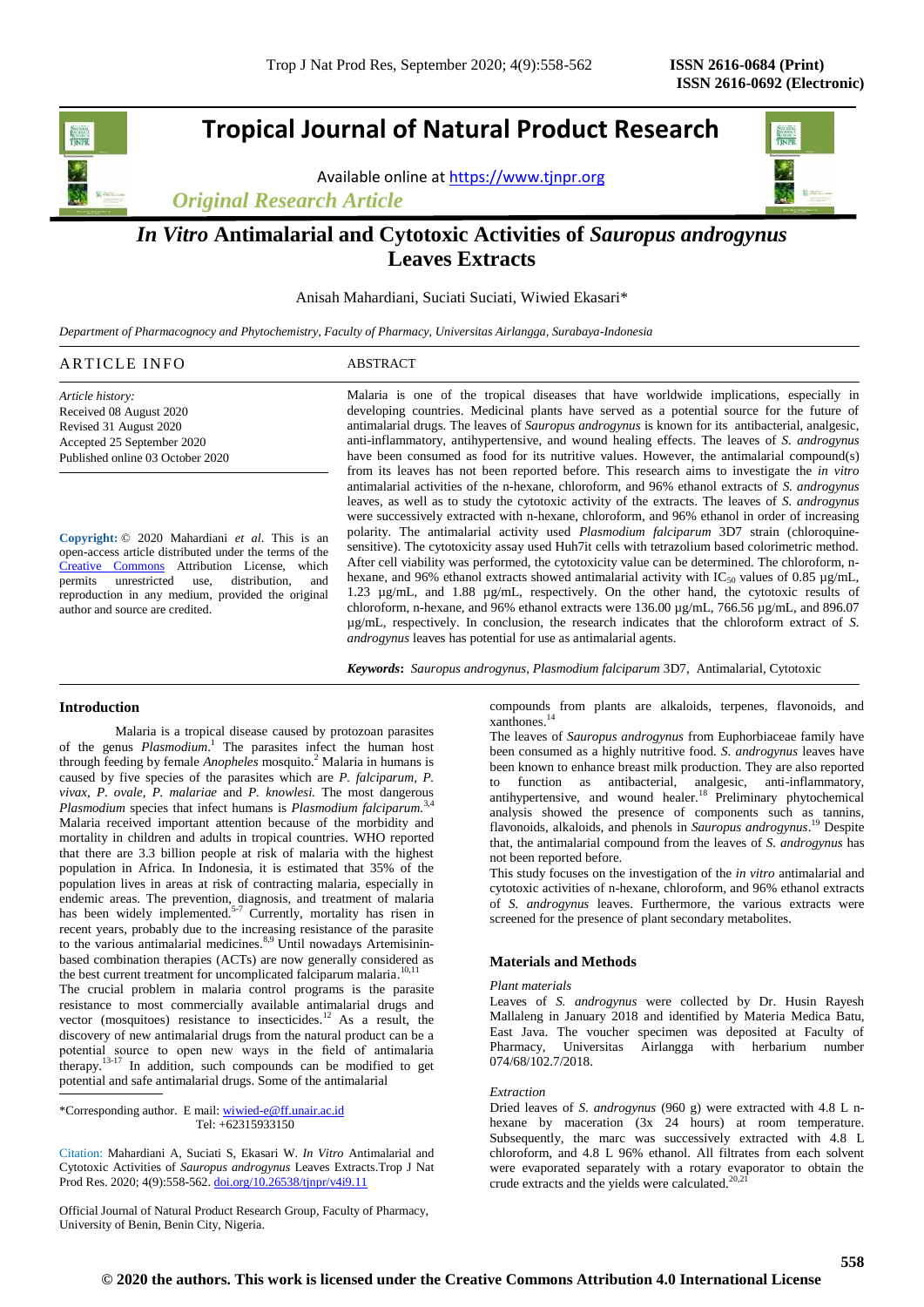### *Phytochemical screening*

Phytochemical screening was carried out using Thin Layer Chromatography (TLC) method. $^{22,23}$  The samples were applied on to the TLC plate, developed with a suitable mobile phase, and then stained with Dragendorf reagent (alkaloids), anisaldehyde sulfuric acid (terpenes), and concentrated NH4OH (flavonoids). The spots were identified under UV 254 nm and 366 nm.

#### *In vitro antimalarial assay*

*P. falciparum* 3D7 strain (chloroquine-sensitive) was cultivated by using Trager and Jensen method.<sup>24</sup> Human O+ red blood was collected from Indonesian Red Cross Society (Palang Merah Indonesia*/*PMI) Surabaya and was cultivated in the Faculty of Pharmacy, Universitas Airlangga**.** Cultures were cultivated in human O+ red blood cells with 5% hematocrit in RPMI 1640 medium (Gibco BRL, USA) supplemented with 22.3 mM HEPES (Sigma), hypoxanthine, sodium bicarbonate, and 10% human O+ plasma. Serial concentrations of the extracts (100; 10; 1.0; 0.1; and 0.01  $\mu$ g/mL) were used. The assay was done in a 24 microwell plate with 1% initial and experimental parasitemia (1 mL/well of suspension), then inserted into the candlejar, and incubated in a  $CO<sub>2</sub>$  incubator at 37 $\degree$ C for 24 and 48 hours. Then, a thin blood smear was made on a glass slide, fixated in methanol, and stained with 10% Giemsa for 10 minutes.<sup>2</sup>

The level of parasitemia was observed under a microscope on 3000's erythrocytes with 1000x magnification. Next, the number of parasites in the ring, trophozoite, and schizont stages was compared with those at 24 and 48 hours incubation. Then, the percentage of parasites growth was calculated by comparing it with the negative control. Finally, fifty percent inhibitory concentration  $(IC_{50})$  of each extract were determined to express the antimalarial activity. IC<sub>50</sub> was defined as the concentration of the compound causing 50% inhibition of parasite growth relative to untreated control.<sup>26</sup>

% parasitemia = (number of infected RBC/3000 RBC's) x 100%

The percentage of the growth inhibition of the parasites was calculated using the formula below. 27

% growth = % parasitemia -  $D_0$ 

% inhibition =  $100\%$  -  $(X_s/X_c \times 100\%)$ 

Where;  $X_s$  = parasitemia in the treated group,  $X_c$  = parasitemia in the negative control group,  $D_0 =$  parasitemia in the first day

#### *Cytotoxic assay and selectivity index value*

Cytotoxic assay was done by using Huh7it cells (hepatoma cancer) collected and cultured in the Laboratory of Science and Technology Research Partnership for Sustainable Development Institute of Tropical Diseases (SATREPS ITD) Universitas Airlangga, Surabaya. Huh7it cell culture was grown on DMEM media in 96 well micro plates with a density of 2.3 x  $10^4$  cells/well in 100  $\mu$ L/well. The condition of incubation was  $5\%$  CO<sub>2</sub>,  $37^{\circ}$ C for 24 hours. Serial concentrations of the extracts (1000; 800; 600; 400; and 100  $\mu$ g/mL) were used. Huh7it cells in 96 well plates were treated with different concentrations of the samples or control. The culture plates were observed using ELISA reader at 560 nm and 750 nm wave lengths. The 50% cytotoxic concentrations  $(CC<sub>50</sub>)$  was determined by plotting concentrations of extract on x-axis and percentage of cell viability on y-axis to obtain a dose response curve.<sup>28</sup> The percentage of viability was measured with the formula below:

Percentage Toxicity = (Absorbance of control-absorbance of sample)/absorbance of control) x 100%

Percentage Viability = (Absorbance of sample/absorbance of control) x 100%

Cell viability assay was performed to assess the fifty percent cytotoxic concentration  $(CC_{50})$  of extracts against Huh7it cells. Then, the SI value was calculated from the ratio of cytotoxicity to biological  $\arcsin^{29,30}$  (SI = CC<sub>50</sub>/IC<sub>50</sub>).

#### *Statistical analysis*

Data are expressed as mean  $\pm$  standard deviation (SD). IC<sub>50</sub> and CC<sub>50</sub> value were calculated using Probit Analysis.

## **Results and** D**iscussion**

*Antimalarial and study of parasite morphology* 

The antimalarial activity of the extracts can be shown as a change in the morphology and number of the parasites. The study of parasite morphology in the thin blood smears highlights the fact that extracts from different solvents of the plant have different antimalarial activities. The specific changes in morphology produced by a particular extract may predict different modes of action of the active compounds in the extracts. The parasitemia decreases with increasing concentrations of the extracts, reflecting an inhibitory activity on the parasite replication.<sup>31</sup> Protein synthesis in the parasite begins soon after the merozoite invasion has reached its peak in ~24 hours, and persists at about this level for another 24 hours, thus spanning the entire parasite erythrocytic life cycle of 48 hours.<sup>31</sup> The results of parasite count at different morphological stages after 24 and 48 hours of incubation are shown in Tables 1 and 2, respectively. The Tables also show the percentage parasitemia and percentage inhibition of parasiteamia by *S. androgynus* leaves extracts against *P. falciparum* 3D7. Parasite stages of the specific development were checked at the beginning of incubation (0 hours), 24, and 48 hours. The parasite was classified into three stages: Ring (R), Trophozoites (T), and Schizonts (S).

After 24 hours incubation, the culture that was given the chloroform extract showed a lower number of ring stages than the negative controls (Table 1). Whereas the trophozoite and schizont stages were relatively similar. It means that the number of merozoites in the ring stage that invade new erythrocytes from the previous schizont stages were reduced compared to the negative controls. Although the parasite morphology was checked every 24 hours until 48 hours of incubation, the  $IC_{50}$  values were determined at 48 hours of incubation to account for potential effects on biochemical pathways of the parasite.

# *Cytotoxic assay and selectivity index value*

Huh7it cell line was used to investigate the cytotoxicity of the extracts, this is because the metabolism of most drugs and chemical compounds are carried out in the liver. In addition, malaria can cause damage to liver cells. IC50 and CC50 values of *S. androgynus* leaves extracts are shown in Table 3 and Table 4. Antimalarial activity of the chloroform, n-hexane, and 96% ethanol extracts was shown by  $IC_{50}$  values of 0.85 µg/mL, 1.23 µg/mL, and 1.88 µg/mL, respectively while the cytotoxic results of the chloroform, n-hexane, and ethanol 96% extracts were 136.00 µg/mL, 766.56 µg/mL, and 896.07 µg/mL, respectively.

The principle of the MTT method is the reduction of MTT tetrazolium yellow salt by a reductase system. Tetrazolium succinate which belongs to the respiration chain in the mitochondria of living cells forms purple formazan crystals and is insoluble in water. Addition of stopper reagent dissolves these coloured crystals and then absorbance is measured using an ELISA reader. The intensity of the purple colour formed is directly proportional to the number of living cells. So that if the intensity of the purple colour is greater, it means there are more living cells and thus decrease activity of plant material.<sup>32</sup>

The purple colour intensity would only be possible if only the extracts tested did not kill the cells. The ability of the cells to survive suggests that the compounds in the plant extracts protect the cells against cellmediated damage. The result of MTT assay suggests that the extracts contains intrinsic biological components that can protect the cells against *P. falciparum* mediated damage. Selectivity index (SI) is defined as the ratio of the cytotoxic on the human cells to the  $\frac{1}{2}$ antimalarial activity.<sup>33</sup> It is used to estimate the potential of molecules or extracts to inhibit parasite growth without toxicity. Low SI indicates that the antimalarial activity is probably due to cytotoxic activity that is higher than antimalarial activity against the parasite themselves. Meanwhile, higher SI value offers the potential for safer therapy. $3$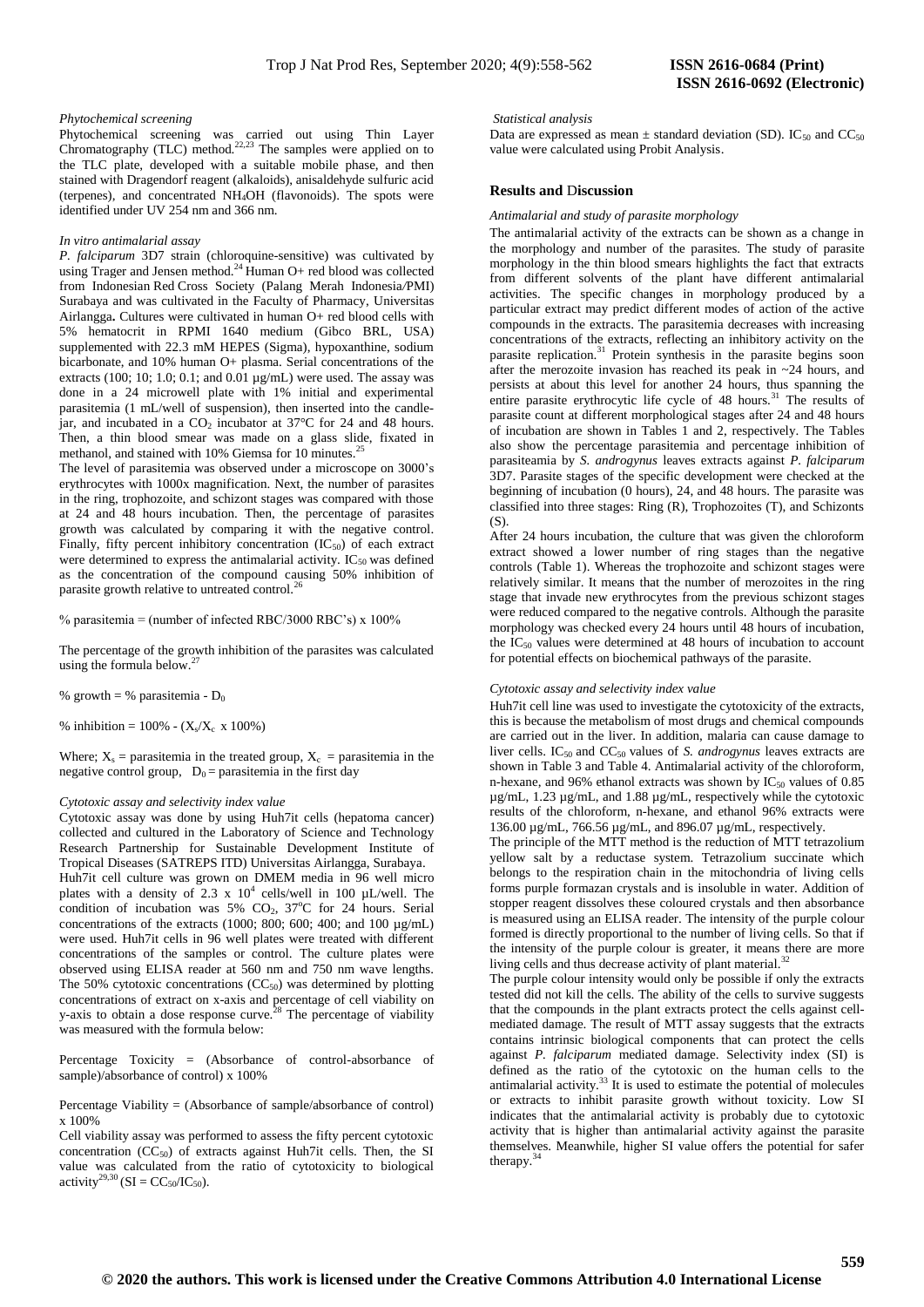Based on the criteria of antimalarial activity, extract exhibiting  $IC_{50}$  $>100 \mu$ g/mL is considered inactive. Extract showing IC<sub>50</sub> <100  $\mu$ g/mL can be continued as a potential antimalarial agent. Active extract showing  $IC_{50}$  <10  $\mu$ g/mL should be selected for the next purification based on the bioassay-guided isolation method. *In vitro* antimalaria screening that showed *P. falciparum* inhibitory activity of the extract with  $IC_{50}$  value less than 10  $\mu$ g/mL is a primary step in the development of new antimalarial agent. To obtain safer antimalarial

drug, the development procedure can be monitored with the determination of  $CC_{50}$  and SI values. All of the extracts were essentially non-toxic to Huh7it cells  $(CC<sub>50</sub> >50 \mu g/mL)$ .<sup>35</sup> Based on SI value, extract with  $SI < 4$  can be classified as marginally active,  $SI$  4-10 are considered partially active, and active when  $SI > 10$ , and can actively functioned as antimalarial.<sup>36</sup> From the results of the study, all extracts tested possessed good potentials for antimalarial because of their selectivity indices (>10).

**Table 1:** Differential Count of Parasite Stages and Percentage of Parasitemia of *S.androgynus* Leaves Extracts after 24 hours of Incubation

| <b>Sample</b> | <b>Concentration</b><br>$(\mu g/mL)$ | % Parasitemia |                |                          | Mean %<br>Parasitemia | <b>Mean % Inhibition</b><br>after 24 hours |
|---------------|--------------------------------------|---------------|----------------|--------------------------|-----------------------|--------------------------------------------|
|               |                                      | $\mathbf{R}$  | T              | $\overline{\mathbf{s}}$  |                       |                                            |
| $D_0$         |                                      | 0.60          | $\blacksquare$ | $\overline{\phantom{a}}$ | 0.60                  |                                            |
| n-hexana      | 100.00                               | 0.52          | 0.03           | 0.04                     | 0.59                  | $54.58 \pm 14.33$                          |
|               | 10.00                                | 0.56          | 0.40           | 0.06                     | 1.02                  | $\mathbf{0}$                               |
|               | 1.00                                 | 0.42          | 0.59           | 0.12                     | 1.13                  | $\mathbf{0}$                               |
|               | 0.10                                 | 0.45          | 0.42           | 0.14                     | 1.01                  | $\mathbf{0}$                               |
|               | 0.01                                 | 0.43          | 0.46           | 0.11                     | 1.00                  | $\mathbf{0}$                               |
| Chloroform    | 100.00                               | 0.59          | 0.04           | 0.04                     | 0.67                  | $44.96 \pm 2.97$                           |
|               | 10.00                                | 0.73          | 0.35           | 0.04                     | 1.12                  | $\mathbf{0}$                               |
|               | 1.00                                 | 0.30          | 0.41           | 0.08                     | 0.79                  | $\mathbf{0}$                               |
|               | 0.10                                 | 0.34          | 0.40           | 0.09                     | 0.83                  | $\mathbf{0}$                               |
|               | 0.01                                 | 0.56          | 0.34           | 0.13                     | 1.03                  | $\mathbf{0}$                               |
| Ethanol 96%   | 100.00                               | 0.59          | 0.07           | 0.04                     | 0.70                  | $53.33 \pm 18.86$                          |
|               | 10.00                                | 0.49          | 0.15           | 0.06                     | 0.70                  | $53.33 \pm 18.86$                          |
|               | 1.00                                 | 0.40          | 0.58           | 0.03                     | 1.01                  | $\mathbf{0}$                               |
|               | 0.10                                 | 0.39          | 0.39           | 0.03                     | 0.81                  | $\mathbf{0}$                               |
|               | 0.01                                 | 0.43          | 0.61           | 0.21                     | 1.25                  | $\mathbf{0}$                               |

Note : Ring  $(R)$ , Trophozoites  $(T)$ , and Schizonts  $(S)$ 

**Table 2:** Differential Count of Parasite Stages and Percentage of Parasitemia of *S.androgynus* Leaves Extracs after 48 hours of Incubation

| <b>Sample</b>             | <b>Concentration</b><br>$(\mu g/mL)$ |             | % Parasitemia            |                          | Mean %<br>Parasitemia | <b>Mean % Inhibition</b><br>after 48 hours |
|---------------------------|--------------------------------------|-------------|--------------------------|--------------------------|-----------------------|--------------------------------------------|
|                           |                                      | $\mathbf R$ | T                        | $\overline{\mathbf{s}}$  |                       |                                            |
| $\mathbf{D}_{\mathbf{o}}$ |                                      | 0.60        | $\overline{\phantom{a}}$ | $\overline{\phantom{a}}$ | 0.60                  |                                            |
| n-hexane                  | 100.00                               | 0.10        | 0.73                     | 0.06                     | 0.89                  | $87.12 \pm 2.02$                           |
|                           | 10.00                                | 0.89        | 0.48                     | 0.29                     | 1.66                  | $52.26 \pm 14.32$                          |
|                           | 1.00                                 | 1.16        | 0.24                     | 0.44                     | 1.84                  | $44.53 \pm 7.52$                           |
|                           | 0.10                                 | 1.46        | 0.38                     | 0.29                     | 2.13                  | $30.45 \pm 7.18$                           |
|                           | 0.01                                 | 1.91        | 0.40                     | 0.23                     | 2.54                  | $13.24 \pm 8.78$                           |
| <b>Chloroform</b>         | 100.00                               | 0.26        | 0.45                     | 0.06                     | 0.77                  | $92.22 \pm 2.21$                           |
|                           | 10.00                                | 0.12        | 0.55                     | 0.48                     | 1.15                  | $74.83 \pm 0.97$                           |
|                           | 1.00                                 | 0.89        | 0.29                     | 0.50                     | 1.68                  | $50.80 \pm 2.10$                           |
|                           | 0.10                                 | 1.35        | 0.20                     | 0.30                     | 1.85                  | $47.87 \pm 1.25$                           |
|                           | 0.01                                 | 1.19        | 1.37                     | 1.37                     | 1.93                  | $36.62 \pm 0.72$                           |
| 96% Ethanol               | 100.00                               | 0.55        | 0.13                     | 0.04                     | 0.72                  | $93.88 \pm 2.09$                           |
|                           | 10.00                                | 0.71        | 0.36                     | 0.57                     | 1.64                  | $48.10 \pm 16.68$                          |
|                           | 1.00                                 | 0.93        | 0.34                     | 0.57                     | 1.84                  | $38.88 \pm 9.28$                           |
|                           | 0.10                                 | 1.29        | 0.40                     | 0.40                     | 2.09                  | $25.67 \pm 2.30$                           |
|                           | 0.01                                 | 1.45        | 0.20                     | 0.54                     | 2.19                  | $20.72 \pm 5.04$                           |
|                           |                                      |             |                          |                          |                       |                                            |

Note : Ring (R), Trophozoites (T), and Schizonts (S)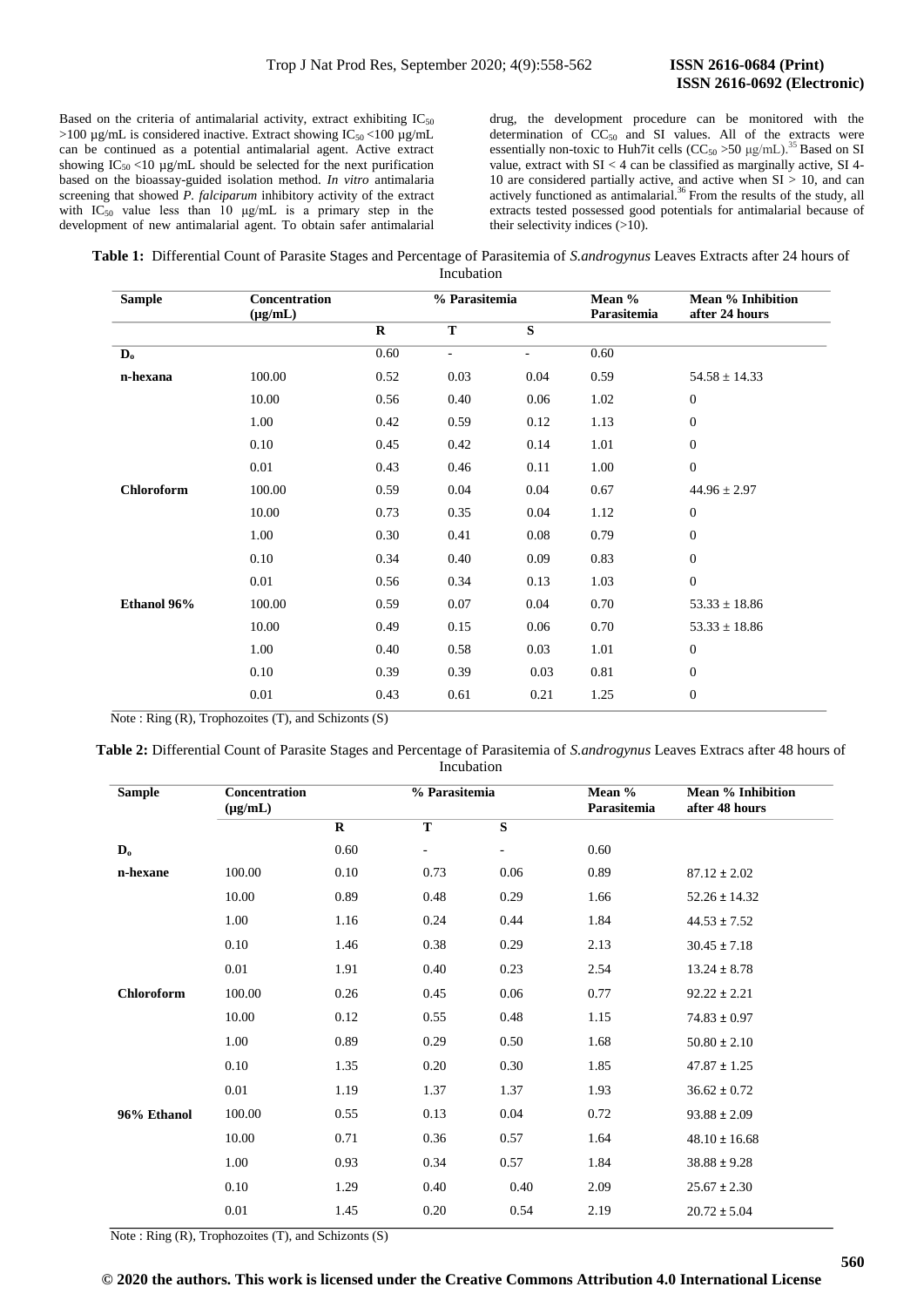# *Phytochemical analysis of S. androgynus extracts*

The results of the phytochemical screening indicated the presence of terpenes in all extracts, however alkaloids and flavonoids were not detected (Table 5). These results differ from the literature that states it contains tannins, flavonoids, alkaloids, and phenols.<sup>19</sup> This can be due to differences in plant sources.

The antimalarial compounds in *S. androgynus* leaves could be predicted to be terpenenoids. Some plants from the family of Euphorbiaceae are known to have antimalarial activity. Ethanol and nhexane extracts from the root bark of *Uapaca nitida* are known to contain terpenoid compounds (betulinic acid and triterpene).<sup>37</sup> Meanwhile, the ethanol extract of the leaves of *Croton steenkampianus* contains diterpenoids and is active as antimalarial. 39 Whereas, in the Sauropus genus, it is has been reported that a 90% methanol fraction of *S. spatulifolius* leaves has antimalarial activity against *P. falciparum* K1 strains with  $IC_{50}$  of 6.10  $\mu$ g/mL.<sup>40</sup> Terpenes as antimalarial inhibit the growth stages of the plasmodium parasite from ring form to trophozoites. Beside that, terpenes inhibit nutrient uptake by the parasites by inhibiting the permeation pathway.<sup>41,42</sup> From the phytochemical screening study, all extracts of *S. androgynus* contain terpenes. Moreover, from the antimalarial activity observed, the chloroform extract has better antimalarial potential.

**Table 3:** Percentage of Viability and CC<sub>50</sub> Value of *S*. *androgynus* leaves extracts

| Concetration $(\mu g/mL)$ | % Viability Cell |                   |             |  |
|---------------------------|------------------|-------------------|-------------|--|
|                           | n-hexane         | <b>Chloroform</b> | 96% Ethanol |  |
| 1000                      | 4.33             | 0                 | 36.15       |  |
| 800                       | 45.80            | $\theta$          | 64.11       |  |
| 600                       | 67.72            | 1.84              | 73.36       |  |
| 400                       | 78.15            | 7.22              | 86.75       |  |
| 200                       | 91.01            | 43.77             | 95.87       |  |
| 100                       | 96.39            | 53.87             | 100.00      |  |
| $CC_{50}$ (µg/mL)         | 766.56           | 136.00            | 896.07      |  |

**Table 4:** Antimalarial and Cytotoxic Activities of *S. androgynus* leaves extracts

| <b>Extracts</b> | $IC_{50}$ in 48 hours<br>$(\mu g/mL)$ | $CC_{50}$ (µg/mL) | SІ     |
|-----------------|---------------------------------------|-------------------|--------|
| n-hexane        | 1.23                                  | 766.56            | 625.77 |
| Chloroform      | 0.85                                  | 136.00            | 160.19 |
| Ethanol 96%     | 1.88                                  | 896.07            | 476.89 |

Selectivity Index =  $CC_{50}$  /  $IC_{50}$ 

| <b>Extracts</b> | Yield         | <b>Phytochemical constituents</b> |                 |                   |
|-----------------|---------------|-----------------------------------|-----------------|-------------------|
|                 | $\frac{1}{2}$ | <b>Alkaloids</b>                  | <b>Terpenes</b> | <b>Flavonoids</b> |
| n-hexane        | 3.02          | ٠                                 |                 | -                 |
| Chloroform      | 4.06          | $\overline{a}$                    |                 | -                 |
| 96% Ethanol     | 1.76          | $\overline{a}$                    |                 | -                 |

Key:  $(+)$  = present,  $(-)$  = absent

#### **Conclusion**

Based on the results, the chloroform extract of *S. androgynus* leaves has good *in vitro* antimalarial activity against *P. falciparum* 3D7 strain. The chloroform extract exhibits the highest *in vitro* antimalarial activity with an IC<sub>50</sub>, CC<sub>50</sub>, and SI values of 0.85  $\mu$ g/mL, 136.00 µg/mL, and 160.19, respectively. Terpenoids in the chloroform extract may be responsible for its antimalarial activity.

## **Conflict of interest**

The authors declare no conflict of interest.

#### **Authors' Declaration**

The authors hereby declare that the work presented in this article is original and that any liability for claims relating to the content of this article will be borne by them.

# **Acknowledgements**

The authors would like to thank "Riset Mandat 2020" of Universitas Airlangga Scheme for financial support.

# **References**

- 1. Haldar K and Mohandas N. Malaria, erythrocytic infection, and anemia. Hematology Am Soc Hematol Educ Program. 2009; 1:87-93.
- 2. Toé KH, Jones CM, N'Fale S, Ismail HM, Dabiré RK, Ranson H. Increased pyrethroid resistance in malaria vectors and decreased bed net effectiveness, Burkina Faso. Emerg Infect Dis. 2014; 20(10):1691–1696.
- 3. Suh KN, Kain KC, Keystone JS. Malaria. Can Med Assoc J. 2004; 170(11):1693–1702.
- Snow RW, Guerra CA, Noor AM, Myint HY, Hay SI. The global distribution of clinical episodes of *Plasmodium falciparum* malaria. Nature 2005; 434(7030):214–217.
- 5. World Health Organization. World Malaria Report Global Malaria Programme. Geneva: WHO Press. 2019.
- 6. Geleta G and Ketema T. Severe malaria associated with *Plasmodium falciparum* and *P. vivax* among children in Pawe Hospital, Northwest Ethiopia. Malar Res Treat. 2016.; 1-7. Article ID:1240962.
- 7. Komba AN, Makani J, Sadarangani M, Ajala-Agbo T, Berkley JA, Newton CRJC, Marsh K, Williams TN. Malaria as a cause of morbidity and mortality in children with homozygous sickle cell disease on the coast of Kenya. Clin Infect Dis. 2009; 49(2):216– 222.
- 8. Cui L, Mharakurwa S, Ndiaye D, Rathod PK, Rosenthal PJ. Antimalarial drug resistance: literature review and activities and findings of the ICEMR Network. Am J Trop Med Hyg. 2015; 93(3):57–68.
- 9. Ogbeide OK, Okhomina OK, Omoregie IG, Unuigbe CA, Ighodaro A, Akhigbe IU, Iheanacho CM, Akubuiro PC, Solomon A, Irabor EEI, Owolabi BJ, Falodun A. Antimalarial, ferric reducing antioxidant power and elemental analysis of *Caesalpinia pulcherrima* leaf extract. J Chem Soc Nig. 2020; 45(4):704–711.
- 10. Eastman RT and Fidock DA. Artemisinin-based combination therapies: a vital tool in efforts to eliminate malaria. Nat Rev Microbiol. 2009; 7(12):864–874.
- 11. Pousibet-Puerto J, Salas-Coronas J, Sánchez-Crespo A, Molina-Arrebola MA, Soriano-Pérez MJ, Giménez-López MJ, Vázquez-Villegas J, Cabezas-Fernández MT. Impact of using artemisinin-based combination therapy (ACT) in the treatment of uncomplicated malaria from *Plasmodium falciparum* in a non-endemic zone. Malar J. 2016; 15:339.